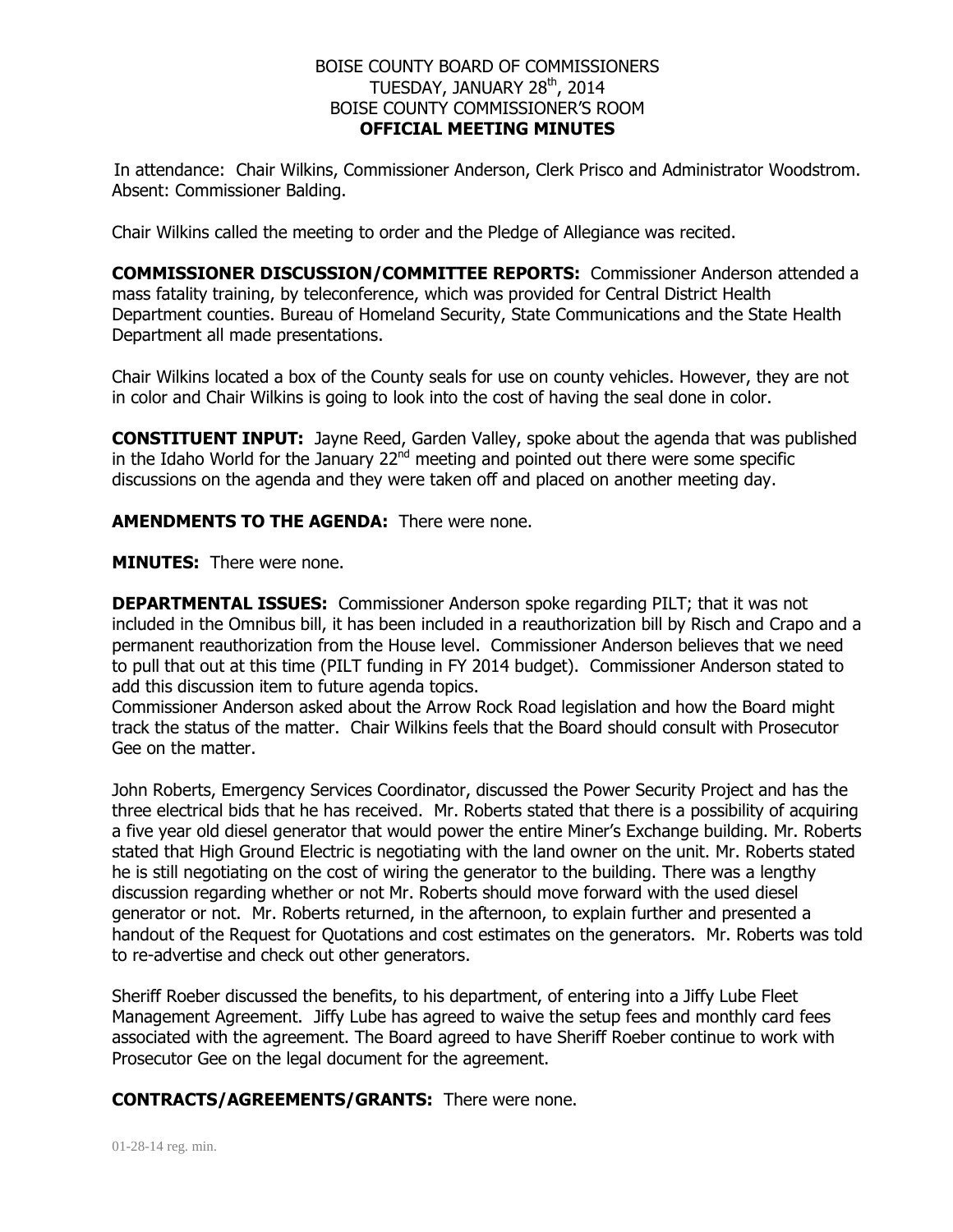**DEMAND WARRANTS:** Clerk Prisco presented the Idaho City Ambulance voucher, in the amount of \$711.99, for reimbursement of training costs for three volunteers (\$462.00) and building maintenance costs associated with an air conditioning unit for the Idaho City Ambulance. The demand warrant was tabled for follow up by Clerk Prisco, with Jerry Newland, on several questions that the Board had.

**INDIGENT:** Chair Wilkins MOTIONED to go into executive session under Idaho Code 67- 2345(1)(d), to discuss indigent case 13-03-B. Commissioner Anderson SECONDED. Roll call vote: Commissioner Anderson-aye; Chair Wilkins-aye; motion passed. Coming out of executive, Chair Wilkins MOTIONED to make an amended approval of case 13-03-B. Commissioner Anderson SECONDED. Roll call vote: Chair Wilkins-aye; Commissioner Anderson-aye; motion passed.

Non-medical Indigent Policy and Resolution 2014-21: Chair Wilkins MOTIONED to approve Resolution 2014-21, a Boise County resolution to amend the Indigent Assistance Protocol and Application to provide non-medical assistance. Commissioner Anderson SECONDED. DISCUSSION: Commissioner Anderson questioned amendment, versus rescinding, the previous resolution. Clerk Prisco and Prosecutor Gee weighed in on the matter. CONCLUSION: Amendment is appropriate in this particular circumstance. Roll call vote: Commissioner Anderson-aye; Chair Wilkins-aye; motion passed.

**2010 COMP PLAN, MAP AND RESOLUTION:** Rora Canody, Planning & Zoning, was called into the meeting to discuss the item. A lengthy conversation occurred on the matter, with Prosecutor Gee present.

**PA ISSUES:** Prosecutor Gee responded to the question that was raised regarding a legal obligation to pay holiday bonuses to IWS employees. A conclusion on the matter was determined: a letter to IWS will be drafted, noting that the Thanksgiving bonus was not identified in the claims process and the Christmas bonus was identified, and reducing the December invoice for the bonus amount.

ROW number assignments: Prosecutor Gee updated the Board on the status of assignment for the Crouch Bridge and Youren properties.

Prosecutor Gee discussed an issue raised by Commissioner Anderson on the Unified Ordinance. Chair Wilkins MOTIONED to go into executive session for I.C.  $67-2345(1)(f)$  litigation and  $(1)(b)$ personnel. Commissioner Anderson SECONDED. Roll call vote: Chair Wilkins – aye; Commissioner Anderson – aye, motion passed. Coming out of executive session under I.C. 67-2345(1)(f) and (1)(b), Chair Wilkins stated that no action was taken.

**BUDGETARY STATUTES:** Prosecutor Gee spoke of documents he presented to the Board concerning this issue. Commissioner Anderson stated that this information should go to all department heads. Clerk Prisco also spoke about the documents and issue. Chair Wilkins spoke about the Sheriff's budget and asked why the Sheriff can't use the "A" budget funds as he sees needed as long as it stays within that part of the budget? This would need to be approved by resolution per Prosecutor Gee.

**BILLS:** The Board is holding the IWS voucher until we have further clarification. Commissioner Anderson MOTIONED to approve the claims report on January 28, 2014, noting reclassifications on some accounts. Chair Wilkins SECONDED. Roll call vote: Chair Wilkins – aye; Commissioner Anderson – aye, motion passed.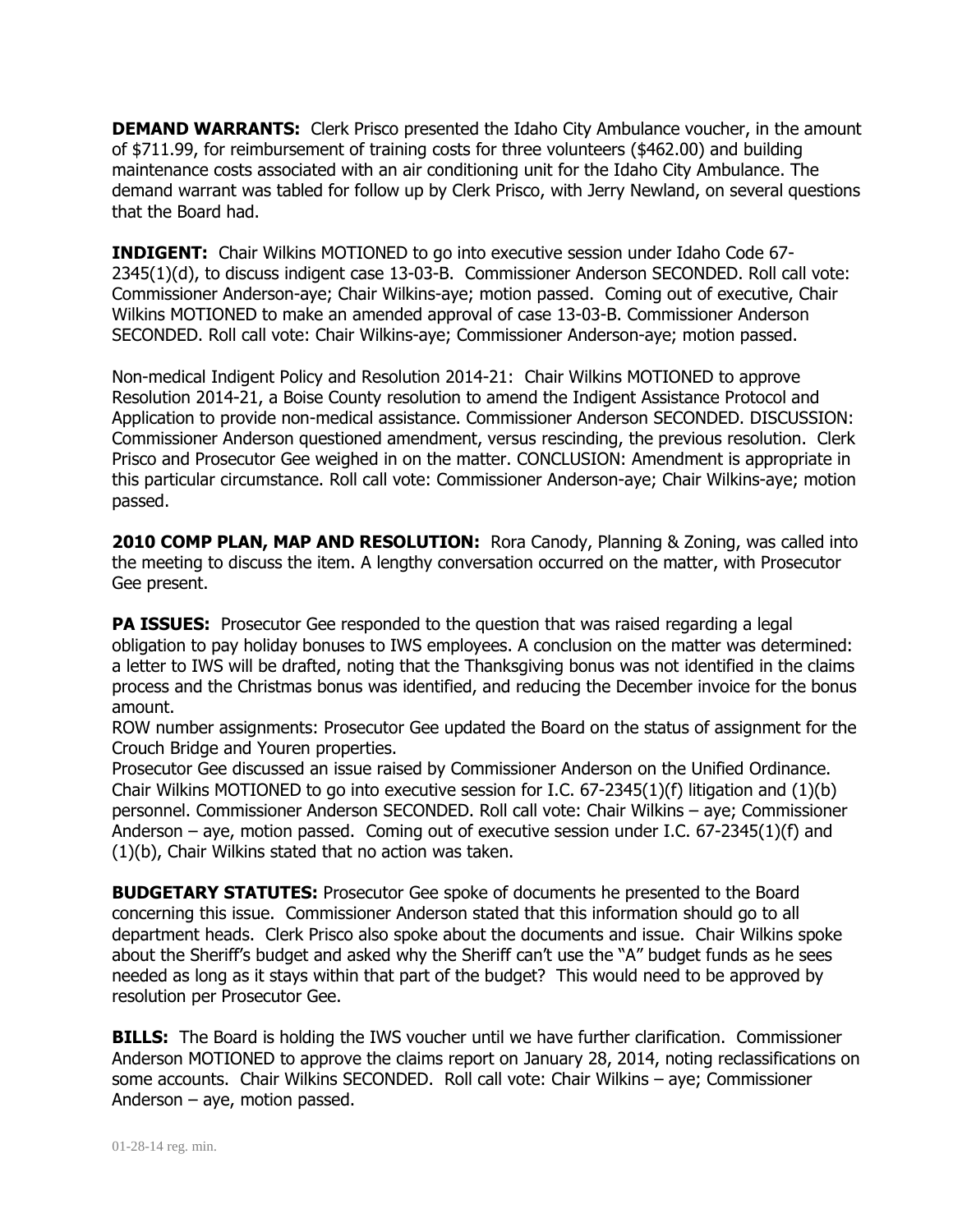| <b>General Fund</b>   |    | 12.740.01 | Solid Waste             | 7.673.61 |
|-----------------------|----|-----------|-------------------------|----------|
| Road & Bridge         |    | 33,837.44 | Weeds                   | 599.10   |
| Justice Fund          | \$ | 90.467.48 | Tort                    | 4,944.00 |
| EBCA                  | \$ | 534.87    | Snowmobile IC8-A        | 745.94   |
| <b>District Court</b> | \$ | 3.349.15  | E911                    | 3,744.11 |
| <b>Revaluation</b>    | S  | 410.49    | <b>Sheriff's Vessel</b> | 28.20    |

**IDAHO CITY AREA OF IMPACT DISCUSSION:** Jim Obland/Mayor of Idaho City was in attendance and spoke about the letter in front of the Board concerning moving forward with an Idaho City Area of Impact enlargement. Mr. Obland spoke of the process for doing this. Commissioner Anderson asked why the extension is up to 3 miles, into state land? Mr. Obland spoke about water drainages and taking in particular areas. Rora Canody, Planning & Zoning, was in attendance and spoke about the subject. Prosecutor Gee stated he would like to look over the area of impact statutes and possibly talk with the city's attorney. Assessor had not comments or questions.

AMBULANCE BUILDING LEASE UPDATE – Mr. Obland spoke about the lease and stated he would like to get everyone involved to put together a new lease. Prosecutor Gee stated he spoke with the city attorney (Linville) about the building and who is paying what.

## **MISCELLANEOUS & CORRESPONDENCE:**

- Title III Certification The Board reviewed the information. Clerk Prisco stated there is new information on the form. The Board discussed the numbers with the Clerk. Commissioner Anderson MOTIONED to approve the Secure Rural Schools and Community Self Determination Act Certification of Title III expenditures for the calendar year 2013 and authorize your (Chair Wilkins) signature on this certification. Chair Wilkins SECONDED. Roll call vote: Chair Wilkins – aye; Commissioner Anderson – aye, motion passed.
- DEQ Watershed Advisory Group letter Commissioner Anderson MOTIONED to approve sending the letter to Mr. Josh Schultz, Watershed Coordinator for the Boise Regional Office of the Idaho DEQ requesting two appointments to their Watershed Advisory Board, for Chair Wilkins and Commissioner Anderson. Chair Wilkins SECONDED. Roll call vote: Chair Wilkins – aye; Commissioner Anderson – aye, motion passed.
- Certificates of Residency Commissioner Anderson MOTIONED to approve the Certificates of Residency for S. Knight, G. Overlie, T. Spence, B. Updike and A. Yearsley. Chair Wilkins SECONDED. Roll call vote: Chair Wilkins – aye; Commissioner Anderson – aye, motion passed.
- Title III future projects/proposals: The Board had a discussion and Chair Wilkins will research the RAC's roll and the Title III funds and will inform the Board next week.

## **BOARD OF EQUALIZATION:** There were no issues to report.

**FUTURE AGENDA TOPICS REVIEW:** The Board discussed several topics.

Chair Wilkins MOTIONED to recess the meeting and reconvene on February  $7<sup>th</sup>$ , 2014. Commissioner Anderson SECONDED. All aye, motion passed.